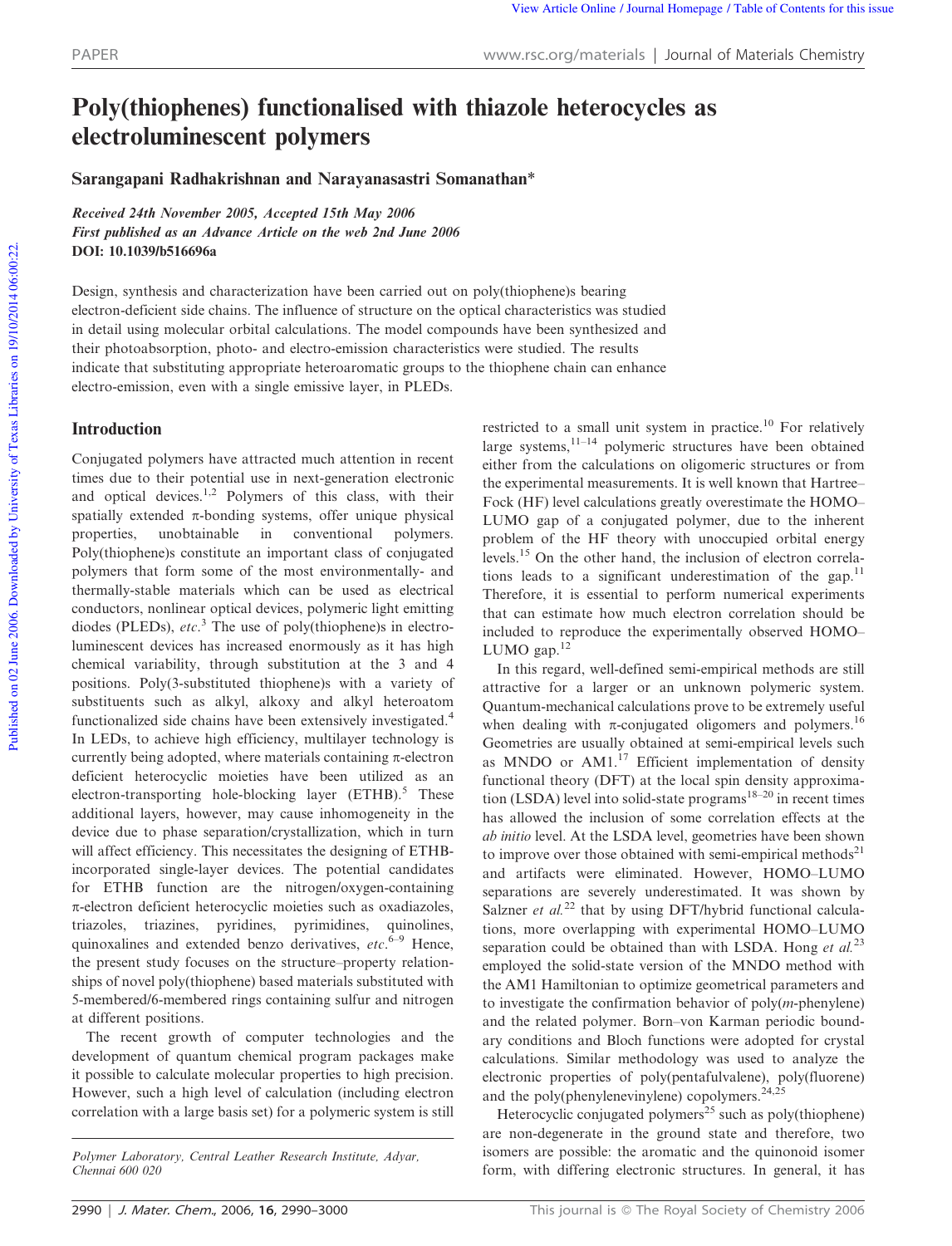been recognized that more stable an isomer, the larger is its HOMO–LUMO separation.26–28

The DFT method has been successfully used to study HOMO–LUMO separation in conjugated organic polymers, which also provides a good estimate of the excitation energy.<sup>29–33</sup> Salzner *et al.*<sup>12</sup> combined the improved geometries of the DFT approach with the improved HOMO–LUMO separation from hybrid functional calculations. HOMO– LUMO separation, ionization potential, electron affinity and bandwidth of the polyheteroaromatics like poly(thiophene), poly(pyrrole) and poly(thiazole) have been estimated using hybrid functional calculations to a greater correlation with the experimentally obtained data. Plotting the results from oligomer calculations against the inverse chain length and extrapolating to infinity obtains the HOMO–LUMO separation for polymers. This approach is well-established for HOMO–LUMO separations and ionization potentials.<sup>34-37</sup> Thus, HOMO–LUMO separation in poly(thiophene) and the related polymers have been computed using DFT methods in this study. Geometries of oligomers have been optimized under the constraint of symmetry at the semi-empirical AM1 level<sup>38</sup> and B3LYP/6-31G\* level<sup>39</sup> in density functional theory. The AM1 method is known to produce acceptable conformational behavior for a variety of conjugated molecules<sup>25</sup> in comparison to *ab initio* and experimental data, although this method yields low rotational barriers.<sup>40</sup> HOMO–LUMO separation of the poly(3-thiophene)-containing heteroaromatic side chains was studied using AM1 and B3LYP/2-31G\* or 6-31G\*.<sup>41</sup>

The present study aims to explore the structure–property relationships of the novel poly(thiophene) compounds bearing sulfur and nitrogen atoms in the side chains, for light emitting diode applications. The chemical structures of the compounds are shown in Fig. 1. The synthesis of some of the model compounds from the above structures (Fig. 1) has been attempted. The HOMO–LUMO separations of the oligomers of the above structures are calculated using molecular orbital calculations (structures optimized with AM1 and DFT (B3LYP-6-31G\*/ZINDO) and the results are compared with the experimental values obtained from absorption spectroscopy. Influence of substituent on the absorption and emission characteristics has been explored qualitatively. The above model compounds are tested for their simulated end-use applications in PLEDs. Among the chemical structures shown in Fig. 1, compounds 2, 3, 4, 5, 6, 8 and 9 were chosen as model compounds for synthesis.

## Results and discussion

Recent studies have proved that remarkable luminescence, comparable to that obtained from inorganic or organic materials like PPV *etc.*, can be obtained with 3-subsituted thiophenes.<sup>42</sup> As the color of the emitted light depends on the HOMO–LUMO separation of the  $\pi-\pi^*$  transition, modifications of the above by altering the polymer structure will affect the HOMO–LUMO separation and consequently the emitted color.

## Prediction of HOMO–LUMO separation

The interactions between substituents grafted on adjacent monomer units can produce deviation from co-planarity,



Fig. 1 Different structures of thiophenes (the arrows marked in 1 show the site of polymerization in the thiophene ring).

which depends on both the size of the substituents and their distance from the linking site. The variation in dihedral angle will thus drastically limit the  $\pi$ -electron delocalization along the polymer chain causing a partial loss of its relevant electronic properties. $43$  While analyzing the HOMO–LUMO separation obtained from B3LYP/6-31G\* for the monomers (Table 1), monomer 4 shows a high value (4.50 eV) and 8 takes the low value of 3.65 eV. This may be attributed to the high extent of conjugation in the case of 8. It can be found from Fig. 1 that compounds 4, 5, 6 and 7 have benzothiazole as a side chain. In 5, 6 and 7, the heteroaromatic ring is connected to thiophene through a  $-CH=N$  linkage. At the monomer level, additional  $\pi$ -conjugation may show lowering of energy compared to that of 4. But the observed red shift (Table 1) in 6 and 7, compared to that of 5, is due to the substituent group attached to the benzothiazole group  $viz. -NO<sub>2</sub>$  in 7 and  $-C_2H_5$  in 6. Alkyl substitution affects the absorption spectra in thin films by its influence on the co-planarity of the molecules. Similarly, directly-attached electron donating or accepting groups have a much higher influence compared to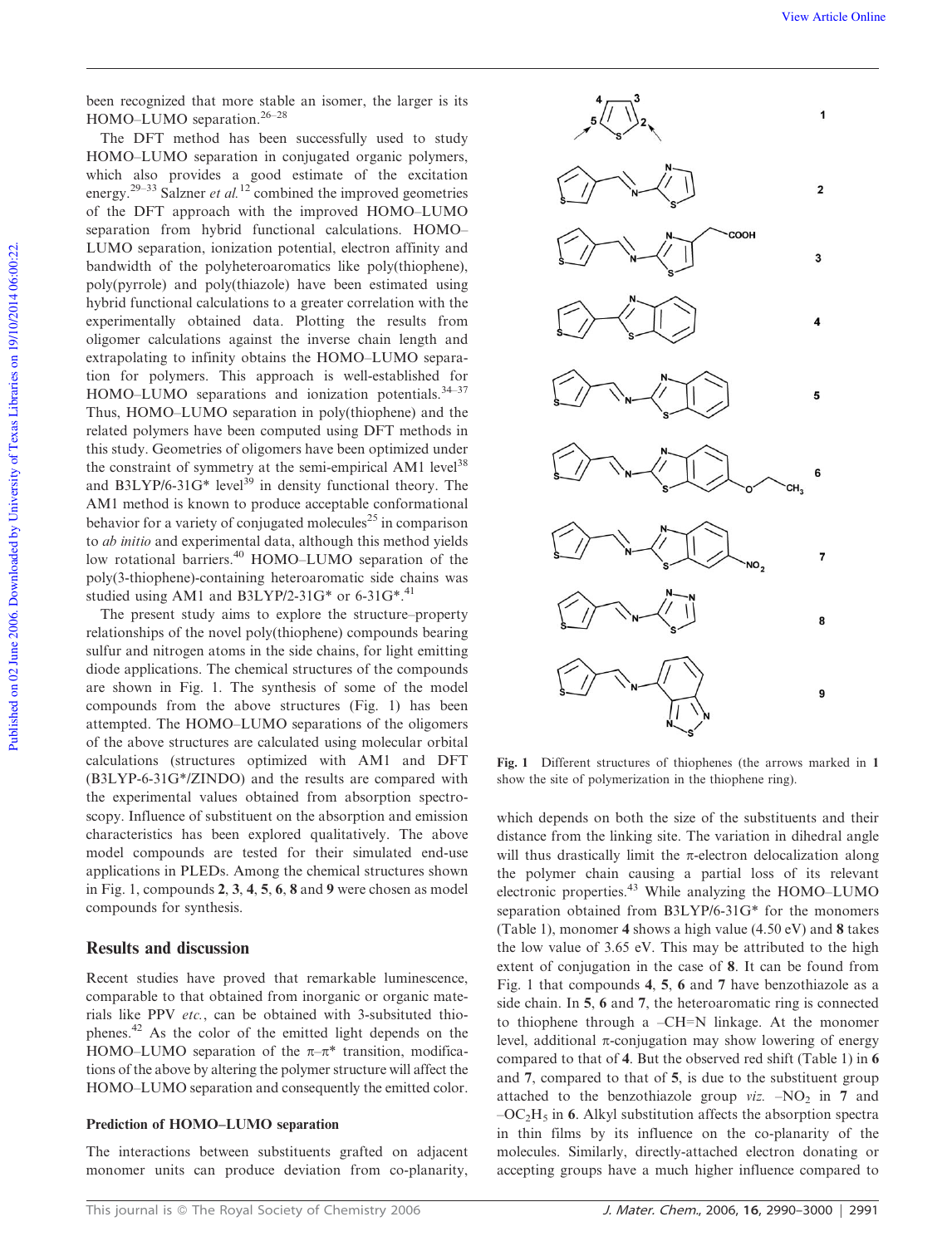| 6.391 |   |           |                                                                    |   | Compound  | separation |
|-------|---|-----------|--------------------------------------------------------------------|---|-----------|------------|
|       | 4 | M         | 4.498                                                              |   | M         | 4.133      |
| 4.399 |   | D         | 4.337                                                              |   | D         | 3.612      |
| 3.617 |   | T         | 4.210                                                              |   | T         | 3.438      |
| 3.214 |   | <b>TT</b> | 4.133                                                              |   | <b>TT</b> | 3.137      |
| 2.225 |   | P         | 4.055                                                              |   | P         | 2.950      |
| 3.919 | 5 | M         | 4.251                                                              | 8 | M         | 3.647      |
| 3.679 |   | D         | 3.814                                                              |   | D         | 3.282      |
| 3.561 |   |           | 3.711                                                              |   |           | 3.248      |
| 3.408 |   | <b>TT</b> | 3.438                                                              |   | <b>TT</b> | 3.082      |
| 3.319 |   | P         | 3.297                                                              |   | P         | 2.955      |
| 3.856 | 6 | M         | 3.885                                                              | 9 | M         | 3.982      |
| 3.620 |   | D         | 3.588                                                              |   | D         | 3.567      |
| 3.545 |   | T         | 3.353                                                              |   |           | 3.667      |
| 3.230 |   | <b>TT</b> | 3.068                                                              |   | <b>TT</b> | 3.608      |
| 3.206 |   | P         | 2.972                                                              |   | P         | 3.447      |
|       |   |           | $\alpha$ M: monomer; D: dimer; T: trimer; TT: tetramer; P: polymer |   |           |            |

Table 1 HOMO–LUMO separation (eV) of various compounds calculated from B3LYP/6-31G\*

simple alkyl substituents. The arrangement of the monomer units in substituted poly(thiophene)s, especially with bulky substituents, can modify their conformational (regioregularity) features, which in turn, govern the degree of  $\pi-\pi$ conjugation between adjacent rings.<sup>44,45</sup> For example, ethoxy groups lead to an asymmetric destabilization of the LUMO and HOMO levels of the polymer backbone and the HOMO level being more elevated.<sup>46</sup> On the other hand, electronwithdrawing groups like cyano- or nitro-substitution induces an asymmetric and stronger stabilization of the frontier molecular orbital levels, the LUMO level being more depressed.47–50

In monomer 3, the presence of –COOH reduces the HOMO–LUMO separation compared to monomer 2. Even though both the monomers of 4 and 5 have same the benzothiazole unit, in 5 it is linked to the thiophene ring through a  $-CH=N$  linkage. Even though the monomers of 9 and 8 basically bear a thiadiazole group, 8 shows a reduction in absorption energy of HOMO–LUMO separation compared to 9, which is due to the variation in linkage. Both 6 and 7 show a red shift from the HOMO–LUMO separation of monomer 5. This indicates the influence of the  $-OC<sub>2</sub>H<sub>5</sub>$  and –NO<sup>2</sup> groups on HOMO–LUMO separation. Similarly, due to the influence of  $-CH_2COOH$  group, the HOMO–LUMO separation energy of 3 is lowered, compared to monomer 2.

In absorption spectra, major blue shifts of the absorption peaks occur if large differences in the torsional angle between different rings are induced by the substituents. As long as the co-planarity is not distorted, absorption spectra are observed that are similar to unsubstituted oligothiophenes.  $51,52$ 

The calculated HOMO–LUMO separation for the polymer of 4 has a high value of 4.06 eV, whereas both the polymers of 7 and 8 were found to have the lowest value of 2.95 eV. Polymers follow a different trend in HOMO–LUMO separation, as shown in Table 1. The magnitude of HOMO–LUMO separation decreases from monomer to polymer as the chain length increases. Compared to other structures, the polymer of 4 continued to show high HOMO–LUMO separation. It has been reported that the dihedral angle and, thus, the  $\pi$ -orbital overlap between adjacent thiophene rings along the polymer backbone, determine the effective conjugation length along the polymer chain.<sup>4</sup> In the polymer of 4, the substituent benzothiazole may impose more steric hindrance to the main chain and lead to the large dihedral angle between the rings and short conjugation along the polymer backbone, resulting in higher blue shifted HOMO–LUMO separation.

Table 2 Wavelength of absorption maxima for monomers and polymers

| $\lambda$ /nm<br>241<br>272<br>338 | $E^{a,b}$<br>589<br>847<br>114                                                          | $\lambda$ /nm<br>245                                                                       | $E^{a,b}$<br>140                                                                                                    |                                                                                                                  | $\lambda$ /nm | $E^{a,b}$                                                                 | $\lambda$ /nm                                                       | $E^{a,b}$                              |
|------------------------------------|-----------------------------------------------------------------------------------------|--------------------------------------------------------------------------------------------|---------------------------------------------------------------------------------------------------------------------|------------------------------------------------------------------------------------------------------------------|---------------|---------------------------------------------------------------------------|---------------------------------------------------------------------|----------------------------------------|
|                                    |                                                                                         |                                                                                            |                                                                                                                     |                                                                                                                  |               |                                                                           |                                                                     |                                        |
|                                    |                                                                                         |                                                                                            |                                                                                                                     | 6                                                                                                                | 263           | 1590                                                                      | 264                                                                 | 135                                    |
|                                    |                                                                                         | 265                                                                                        | 104                                                                                                                 |                                                                                                                  | 271           | 1725                                                                      | 270                                                                 | 155                                    |
|                                    |                                                                                         | 274                                                                                        | 95                                                                                                                  |                                                                                                                  | 279           | 1470                                                                      | 279                                                                 | 107                                    |
|                                    |                                                                                         | 283                                                                                        | 86                                                                                                                  |                                                                                                                  | 312           | 400                                                                       |                                                                     |                                        |
|                                    |                                                                                         | 295                                                                                        | 76                                                                                                                  |                                                                                                                  | 369           | 705                                                                       |                                                                     |                                        |
|                                    |                                                                                         | 330                                                                                        | 54                                                                                                                  |                                                                                                                  |               |                                                                           |                                                                     |                                        |
|                                    |                                                                                         | 407                                                                                        | 12                                                                                                                  | 8                                                                                                                | 247           | 284                                                                       | 260                                                                 | 109                                    |
|                                    |                                                                                         |                                                                                            |                                                                                                                     |                                                                                                                  | 305           | 91                                                                        | 297                                                                 | 302                                    |
| 240                                | 847                                                                                     | 235                                                                                        | 234                                                                                                                 |                                                                                                                  | 313           | 89                                                                        | 307                                                                 | 213                                    |
| 269                                | 899                                                                                     | 242                                                                                        | 238                                                                                                                 |                                                                                                                  | 416           | 42                                                                        | 332                                                                 | 21                                     |
| 355                                | 125                                                                                     | 269                                                                                        | 242                                                                                                                 |                                                                                                                  |               |                                                                           | 343                                                                 | 19                                     |
|                                    |                                                                                         | 288                                                                                        |                                                                                                                     |                                                                                                                  |               |                                                                           | 378                                                                 | 14                                     |
|                                    |                                                                                         |                                                                                            |                                                                                                                     |                                                                                                                  |               |                                                                           |                                                                     |                                        |
|                                    |                                                                                         | 323                                                                                        | 42                                                                                                                  | 9                                                                                                                | 232           | 256                                                                       | 224                                                                 | 100                                    |
|                                    |                                                                                         |                                                                                            |                                                                                                                     |                                                                                                                  |               |                                                                           |                                                                     | 87                                     |
|                                    |                                                                                         |                                                                                            |                                                                                                                     |                                                                                                                  |               |                                                                           |                                                                     | 61                                     |
|                                    |                                                                                         |                                                                                            |                                                                                                                     |                                                                                                                  |               |                                                                           |                                                                     | 48                                     |
|                                    |                                                                                         |                                                                                            |                                                                                                                     |                                                                                                                  |               |                                                                           |                                                                     | 37                                     |
|                                    |                                                                                         |                                                                                            |                                                                                                                     |                                                                                                                  |               |                                                                           |                                                                     | 35                                     |
|                                    |                                                                                         |                                                                                            |                                                                                                                     |                                                                                                                  |               |                                                                           |                                                                     | 32                                     |
|                                    |                                                                                         |                                                                                            |                                                                                                                     |                                                                                                                  |               |                                                                           |                                                                     |                                        |
|                                    |                                                                                         |                                                                                            |                                                                                                                     |                                                                                                                  |               |                                                                           |                                                                     |                                        |
|                                    |                                                                                         |                                                                                            |                                                                                                                     |                                                                                                                  |               |                                                                           |                                                                     |                                        |
|                                    |                                                                                         |                                                                                            |                                                                                                                     |                                                                                                                  |               |                                                                           |                                                                     |                                        |
|                                    |                                                                                         |                                                                                            |                                                                                                                     |                                                                                                                  |               |                                                                           |                                                                     |                                        |
|                                    |                                                                                         |                                                                                            |                                                                                                                     |                                                                                                                  |               |                                                                           |                                                                     |                                        |
|                                    |                                                                                         |                                                                                            |                                                                                                                     |                                                                                                                  |               |                                                                           |                                                                     |                                        |
|                                    |                                                                                         |                                                                                            |                                                                                                                     |                                                                                                                  |               |                                                                           |                                                                     |                                        |
|                                    |                                                                                         |                                                                                            |                                                                                                                     |                                                                                                                  |               |                                                                           |                                                                     |                                        |
|                                    |                                                                                         |                                                                                            |                                                                                                                     |                                                                                                                  |               |                                                                           |                                                                     |                                        |
|                                    |                                                                                         |                                                                                            |                                                                                                                     |                                                                                                                  |               |                                                                           |                                                                     |                                        |
|                                    |                                                                                         |                                                                                            |                                                                                                                     |                                                                                                                  |               |                                                                           |                                                                     |                                        |
|                                    |                                                                                         |                                                                                            |                                                                                                                     |                                                                                                                  |               |                                                                           |                                                                     |                                        |
|                                    | 365<br>248<br>258<br>272<br>280<br>300<br>312<br>327<br>264<br>270<br>279<br>293<br>346 | 113<br>303<br>287<br>354<br>435<br>528<br>481<br>261<br>2500<br>2460<br>1720<br>690<br>740 | 314<br>336<br>351<br>364<br>256<br>263<br>270<br>279<br>292<br>303<br>315<br>330<br>361<br>375<br>265<br>270<br>278 | 155<br>51<br>34<br>27<br>22<br>210<br>223<br>202<br>152<br>88<br>74<br>64<br>56<br>45<br>41<br>175<br>200<br>155 |               | 250<br>254<br>262<br>275<br>289<br>311<br>322<br>350<br>371<br>395<br>417 | 347<br>337<br>280<br>164<br>101<br>65<br>57<br>41<br>29<br>20<br>12 | 232<br>249<br>262<br>293<br>300<br>309 |

 $a<sup>a</sup> E =$  absorbance of a 1% solution of the substance in a 1.0 cm cell.  $b$  Relationship between *E* and molar extinction co-efficient  $10\varepsilon$  =  $E \times$  mol. wt.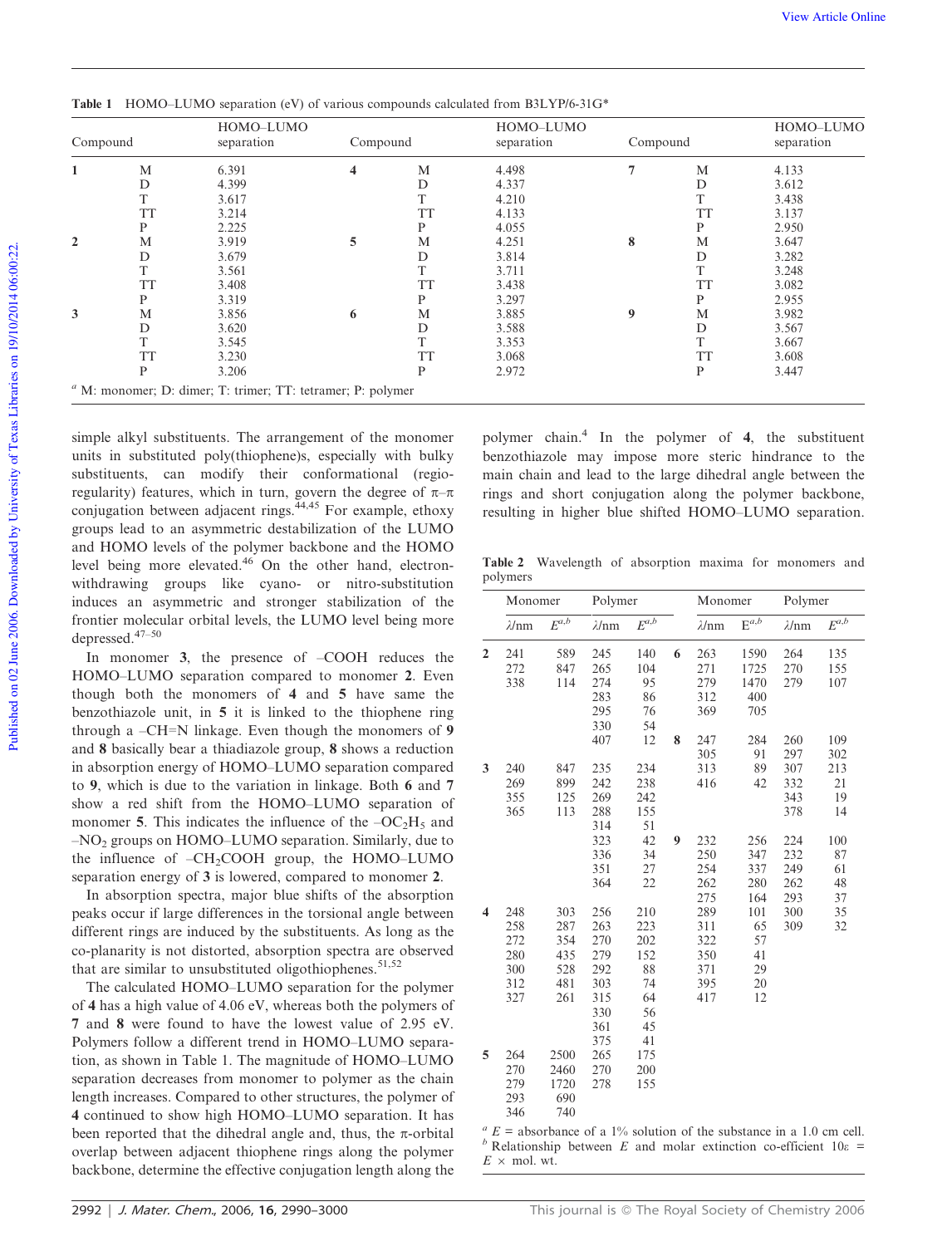Roncali *et al.*<sup>53</sup> have reported that the steric hindrance of the branched alkyl chain on the polymerization behavior is reduced when the thiophene ring is separated from the branched side chain with more than two carbon atoms. Even though both have benzothiazole side chains, the presence of a  $-CH=N$  link may decrease the strain in 5 polymer and hence the low HOMO–LUMO separation. The poorer agreement with experimental data in polymer 6 could be due to the effect of the alkoxy substituent. First, the alkoxy substituent could cause the oligomers to become nonplanar, which would reduce the conjugation.<sup>54</sup> The hydrocarbon segment might promote head-to-head aggregation, which would increase the HOMO– LUMO separation.<sup>55</sup>

## Comparison of experimental and theoretical HOMO–LUMO separation

The HOMO–LUMO separation of the molecules is generally determined from the optical absorption threshold.<sup>56</sup> The absorption edge determined from UV-visible spectra in methanol solution is correlated with theoretically obtained HOMO–LUMO separation values (B3LYP/6-31G\*). The overlapping absorption edge value obtained from theory and experiment is taken for comparison. Comparisons of the predicted HOMO–LUMO separation with the experimental results are shown in Fig. 2. Monomers 4 and 8 show high and low HOMO–LUMO separation both in solution and in thin films. In general, the HOMO–LUMO separation obtained from experimental data follows the same trend of B3LYP/6- 31G\* calculated values. The monomer of 9 has a good overlap of HOMO–LUMO separation with theory, while polymer 9 shows more deviation from the experimentally determined value in solution. Experimental HOMO–LUMO separation data of monomers show more overlap with their corresponding theoretical value than their corresponding polymers. The absorption edge is also determined for thin films (prepared from CHCl<sub>3</sub> solution) and compared with theoreticallyobtained HOMO–LUMO separation (B3LYP/6-31G\*). The variation between the HOMO–LUMO separation, calculated from solution and thin film data also match well, unlike in their corresponding polymers. In general, the HOMO–LUMO separation values obtained for thin films are lower than the values obtained for solution. Kwon and McKee<sup>54</sup> reported that the smaller HOMO–LUMO separation in thin films is due to the more planar conformation of the oligomers in the solid state.

The polymers of compounds containing thiazole (2) and thiadiazole (9) at the terminal point of the side chain show more deviation from the experimental values. The deviation between experimental and calculated HOMO–LUMO separation values is observed to be high in the case of compounds which have terminal functional groups in the side chain (which again influence the solvatochromism/aggregate formation), as in the case of 3 and 6. This is more pronounced in 3, where the presence of terminal carboxylic acid may play a role in the deviation. On the other hand, polymers containing fused phenyl rings in the side chain (like in 4 and 5) show significant overlap in the theoretical and experimental values.



Fig. 2 Comparison of HOMO–LUMO separation values obtained by theory and experiment; (a) monomers; (b) polymers.

Although the HOMO–LUMO separation shows little deviation from the experimentally-obtained HOMO–LUMO separation, the trend in HOMO–LUMO separation is found in most cases to be the same in the experimental and theoretical results. The possible reasons for the deviation in results may be (i) the gas phase is considered in the theoretical calculation; (ii) only HT–HT coupling is considered in the theoretical calculations,<sup>57</sup> but in real cases, the polymer may have regiorandom configurations; (iii) intermolecular interactions are not considered in the calculations.

## Prediction of absorption maxima and comparison with experimental results

The absorption maxima of organic compounds can be predicted by the semi-empirical molecular orbital calculations (ZINDO for electronic transition energies).<sup>55,58</sup> The peak values of the experimentally-obtained absorption spectra (solution and thin film) of monomers and polymers are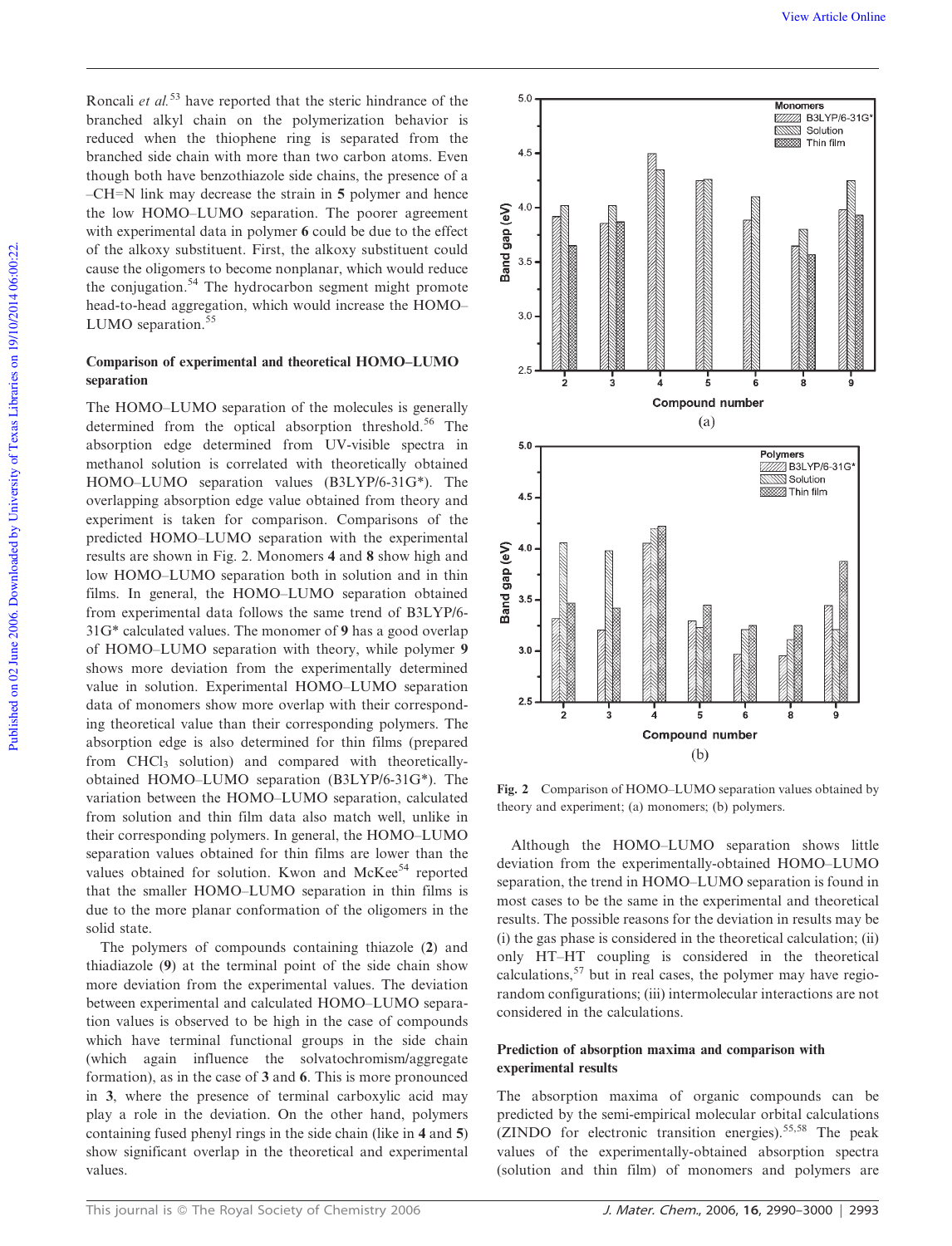determined from the second derivative of the experimentallydetermined spectra. The predicted transitions from ZINDO calculations are compared with the experimentally obtained absorption maximum.

In Fig. 3, theoretically predicted (with ZINDO) wavelength maxima with maximum oscillator strength and experimental  $\lambda_{\text{max}}$ , obtained in the same range (both solution and thin film) of monomers and polymers are compared. The predicted and experimentally-observed absorption maximum is ordered by decreasing energy. In monomers, both solution and thin film data follow the same trend as the theoretical data. The  $\lambda_{\text{max}}$ , obtained from polymer thin films, slightly deviates from experimental data. Thin film  $\lambda_{\text{max}}$  of polymer 3 shows deviation from the theoretical trend, which may be due to the influence of solid-state packing, as mentioned earlier. In the case of polymer solutions, the predicted trend is in agreement with the experimentally observed trend.

The deviation in the trend of ZINDO results of polymer thin films can be attributed to the interactions involved in the

**Monomers** 



Fig. 3 Comparison of absorption maxima obtained by ZINDO and experiments; (a) monomers; (b) polymers.



Fig. 4 Photoabsorption spectra obtained for different monomer solutions in methanol.

polymeric chains. In general, the ZINDO-predicted  $\lambda_{\text{max}}$  is in agreement with experimental data. Slight deviation in some cases can be attributed to parameterization of ZINDO. ZINDO was parameterized on small molecules and not in general on oligomers of large size. The effectiveness of computational method, will be determined both by the accuracy of the resulting transition energies and by the accuracy of the predicted oscillator strengths.<sup>59</sup>

# Influence of chemical structures on photoabsorption, fluorescence (photoluminescence [PL]) and electro luminescence (EL) characteristics

# Photoabsorption

The absorption spectra obtained for different monomers and polymers are presented in Fig. 4 and 5, respectively. The different wavelengths of absorption maxima obtained for



Fig. 5 Photoabsorption spectra obtained for different polymer solutions in methanol.

 $50$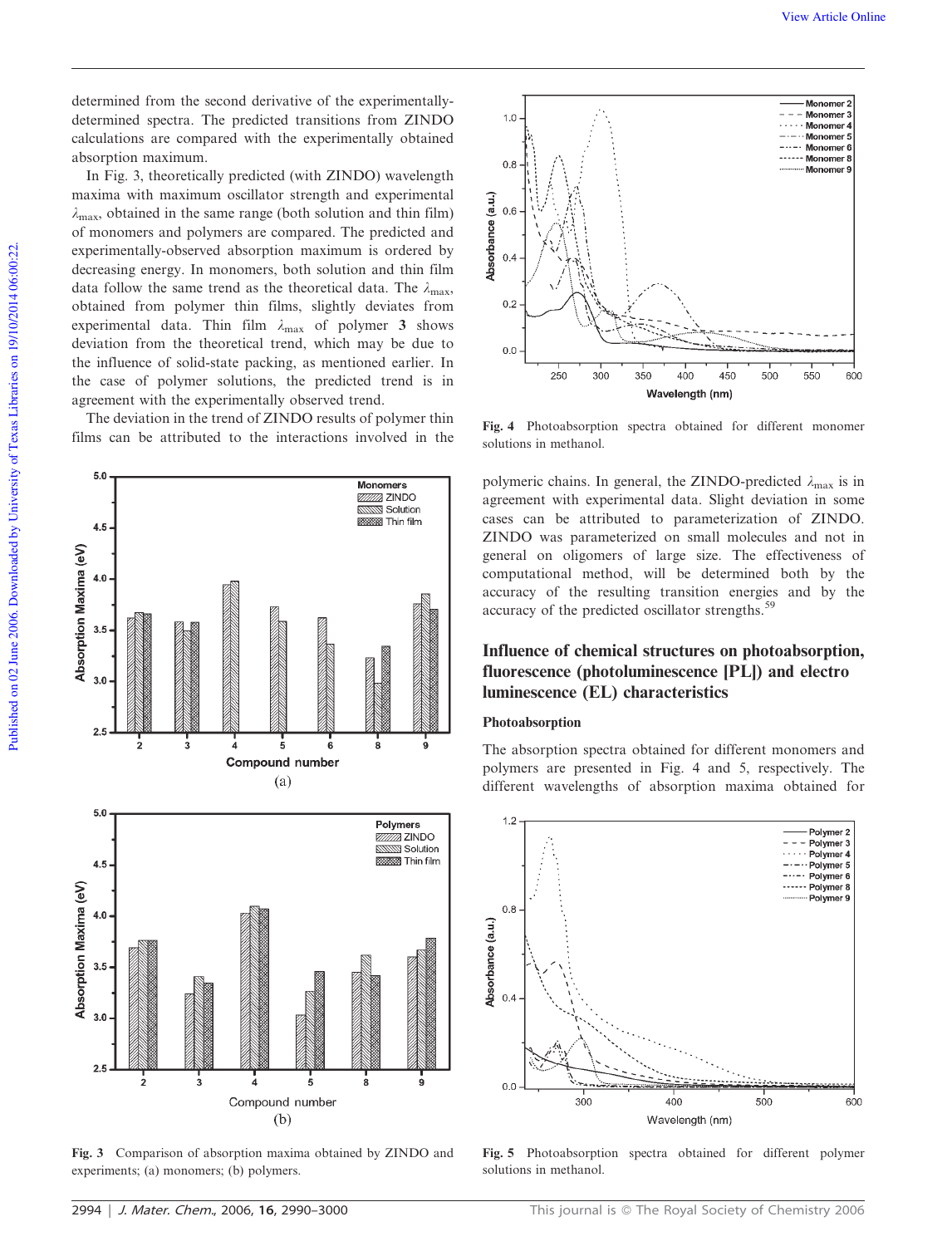| Monomer        | $\lambda_{\rm exc}$ | Wavelengths of emission (normalized intensity value)/nm                                                                  |
|----------------|---------------------|--------------------------------------------------------------------------------------------------------------------------|
|                | 272                 | $324(0.48), 411(0.56), 515(1.0), 589(0.41)$                                                                              |
|                | 268                 | $313(0.42), 423(1.0), 584(0.25), 602(0.17)$                                                                              |
|                | 258                 | 358 (0.84), 379 (1.0), 430 (0.42), 708 (0.12)                                                                            |
|                | 264                 | 302 (0.43), 363 (0.51), 380 (0.55), 400 (0.52), 431 (0.39), 565 (1.0), 632 (0.42)                                        |
|                | 271                 | 357 (0.55), 375 (0.74), 403 (1.0), 429 (0.86), 451 (0.51), 518 (0.24)                                                    |
|                | 243                 | 295 (0.84), 306 (0.52), 317 (1.0), 527 (0.09), 551 (0.13), 564 (0.17), 583 (0.46), 603<br>$(0.46)$ , 636 $(0.32)$        |
| 9              | 250                 | 320 (0.58), 380 (0.75), 403 (0.84), 428 (0.94), 468 (1.0), 582 (0.48), 603 (0.44)                                        |
| <b>Polymer</b> | $\lambda_{\rm exc}$ | Wavelengths of emission (normalized intensity value)/nm                                                                  |
|                | 275                 | $317(1.0), 432(0.22), 469(0.13), 572(0.67), 583(0.69), 597(0.58), 644(0.22)$                                             |
|                | 267                 | 318 (0.58), 373 (1.0), 417 (0.89), 455 (0.63), 583 (0.26), 626 (0.2), 710 (0.09)                                         |
|                | 262                 | 307 (0.09), 357 (0.2), 370 (0.21), 427 (0.33), 471 (0.92), 493 (1.0)                                                     |
|                | 265                 | $303(0.59)$ , $356(1.0)$ , $555(0.46)$ , $566(0.23)$ , $605(0.37)$                                                       |
|                | 264                 | 328 (0.70), 346 (1.0), 353 (0.96), 362 (0.92), 468 (0.38), 565 (0.23), 651 (0.20), 688 (0.17)                            |
|                | 299                 | 332(1.0)                                                                                                                 |
|                | 232                 | $313(0.64)$ , $330(0.96)$ , $343(1.0)$ , $422(0.32)$ , $495(0.18)$ , $585(0.21)$ , $610(0.21)$ ,<br>656(0.21), 688(0.15) |

Table 3 Photoluminescence wavelengths of monomers and polymers in methanol

different monomers and polymers, respectively, are presented in Table 2. The absorption spectra obtained for different structures are analyzed on the basis of second derivative curves and the maxima are individually compared with similar structures. In order to understand the effectiveness of absorption, the molar extinction coefficient of different absorptions is presented in Table 3. Comparison of data obtained for monomers of 2 and 3 indicate that, due to the influence of CH2COOH group, the 338 nm absorption is red shifted to 355 nm. Due to the presence of an additional side chain, monomer 3 has more side chain absorptivity than monomer 2. Due to the presence of  $-OC<sub>2</sub>H<sub>5</sub>$ , the 293 and 346 nm absoprtions are shifted to 312 and 369 nm, respectively (in monomer 6 compared with monomer 5). The absorption values in polymer of 3 are red shifted due to the influence of the additional  $CH_2COOH$  group. Unlike the monomers, there is no characteristic variation in absorption between polymer 5 and 6.

# Photoluminescence

In order to compare all the emission wavelengths obtained from the different compounds, the compounds are excited with wavelengths where the co-efficient of absorption was found to be very high. The representative PL spectra obtained for 2, 4 and 6 are presented in Fig. 6. [Fig. 6a shows the expanded overlap of the peaks of the monomers, since the obtained PL intensity values of the monomers shows tremendous variation (*y*-axis not to scale), while Fig. 6b is made to scale]. Similarly the PL spectra obtained for representative polymers 3, 5 and 8 are presented in Fig. 7 (*y*-axis not to scale) to show the influence of structure on the PL wavelengths.

The intensity values at different wavelengths of PL are related to the probability of PL and are therefore taken for comparison, to understand the influence of structure (functional groups, linkages, *etc.*) on PL. A normalization procedure has been adopted to compare qualitatively the fluorescence of different compounds. The maximum emission intensity obtained from a compound is taken as 100% and the intensities obtained at other wavelengths in the PL spectra are



Fig. 6 PL spectra (solution) of monomers 2, 4 and 6; (a) spectra showing the wavelengths for comparison (*y*-axis not to scale); (b) original PL spectra (to scale); peaks with very narrow band width are doublet peaks.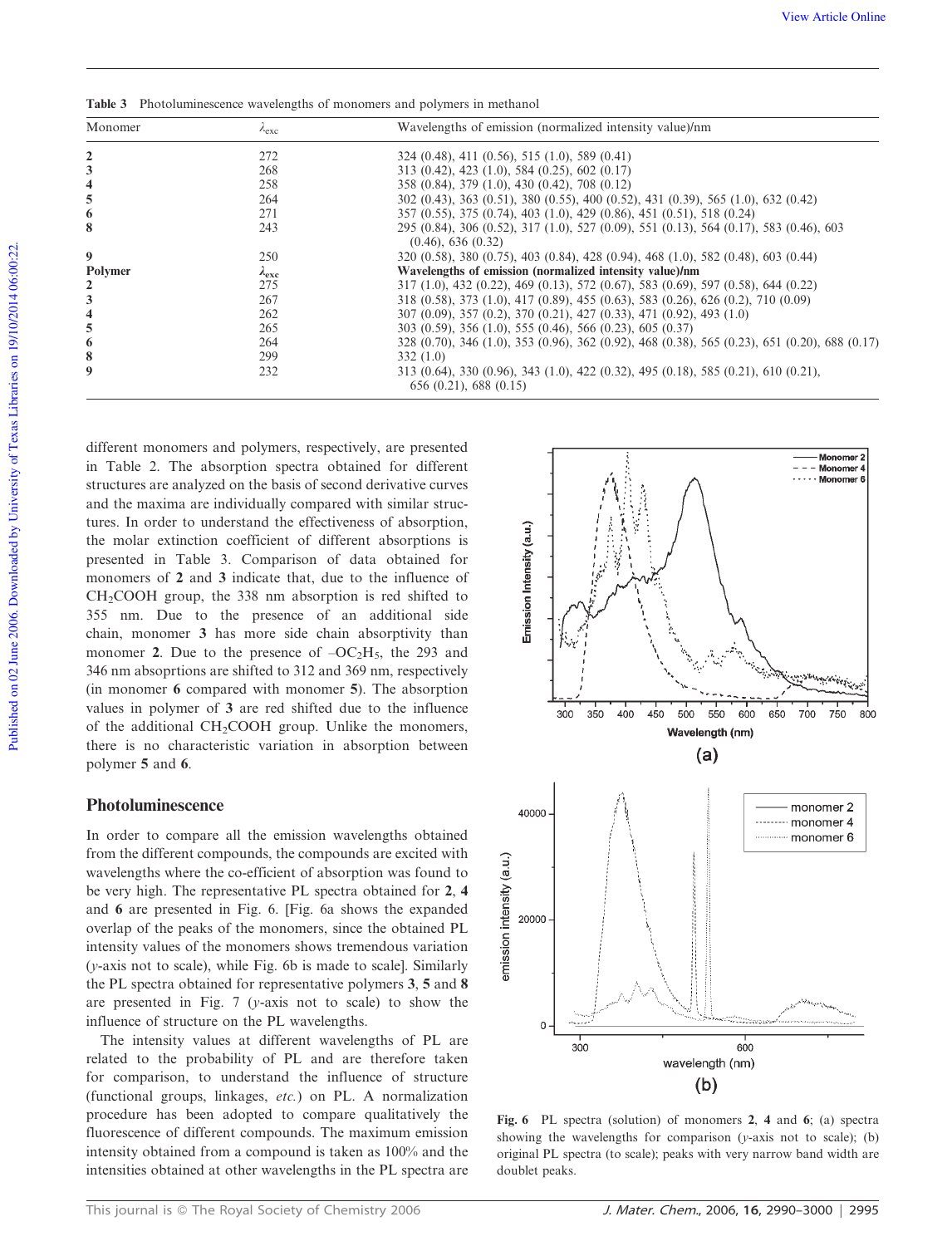

Fig. 7 PL spectra (solution) of polymers 3, 5 and 8 (*y*-axis not to scale).

normalized with reference to the above. The corresponding normalized values at different intensities for various structures (solution) are presented in Table 3. The normalized intensity fraction of that compound is given in parentheses. Experiments were performed with methanol solutions of all compounds of the same concentration and the variation in properties can be attributed to the influence of structure. Similarly, the thin films for fluorescence experiments of all compounds are prepared from chloroform solution. In general, the emission is obtained in all base color ranges (blue, green and red) apart from the UV range. On the basis of normalized emission intensities in different wavelength regions, the prominent wavelength range of emission is fixed and the compounds are graded on the basis of descending energy (considering the energy/wavelength and the intensity at that wavelength). In the case of, *e.g.*, the compound emitting more intensity in UV/blue wavelength region and very low intensity in the green region, it is considered to take a higher position in the emission-ordering of compounds. Monomer 6, which emits at high intensity (44065 a.u., shown in Fig. 6) in the UV region (very high intensity and very high energy) is graded the highest, while monomer 2, the intense emission of which falls at 515 nm (a very low intensity  $(5.4 \text{ a.u.})$  compared to monomer 6, and a very low energy region) is considered the lowest in the monomer order. The procedure was adopted for monomers and polymers to understand the influence of structure on PL.

The qualitative comparison of the PL order of the monomers taken for study areas was as follows:  $4 > 8 > 9 >$  $6 > 5 > 3 > 2$ . The PL ordering of the polymers (in methanol) is given as follows:  $8 > 4 > 9 > 3 > 2 > 6 > 5$ . Even though the overall HOMO–LUMO separation order is followed in PL too, there are some deviations in the emission trend which can be attributed to the presence of solvation and its influence over different structures containing various functional groups. It is interesting to note that the structures under study show binding on the wavelength of the PL studied in solution. In the case of, *e.g.*, the polymers of 2 and 3, which have comparable structures, these show variation in emission wavelength. The peaks at 432 and 469 nm of polymer 2 are shifted to 417 and 455 nm in polymer 3, respectively. In the case of polymer 5, the 356 nm peak is shifted to 346 nm in polymer 6. The 324 nm peak of monomer 2 is blue shifted to the 313 nm peak obtained for monomer 3.

The PL is studied for different compounds in thin films prepared from chloroform solution. Even though it is known that aggregation/packing and, therefore, the optical characteristics are influenced by the method of preparation and solvent used, a solvent with less polarity *viz.* chloroform is used, since it gave good thin films. The qualitative comparison of thin film PL for the compounds was conducted by adopting the procedure mentioned earlier and the obtained results are presented in Table 4. The optical grade thin film could not be obtained for monomers 4, 5 and 6. The trends obtained for thin films of the compounds of different groups are presented below.

Monomer:  $9 > 2 > 3 > 8$ 

Polymer:  $8 > 5 > 6 > 4 > 9 > 2$ 

The trends obtained in thin film photoemission of different compounds show variation in values to those of solution based PL. For solution studies, methanol is used, while for thin film preparation chloroform is used. The polarity of the solvent and its corresponding interactions with the functional groups/ aggregation may possibly be the reason for this modification. The emission wavelengths of solution and thin film indicate the influence of packing as well as solvatochromism in monomers. The peaks at 315 and 454 nm obtained in thin films of monomer 9 are red shifted to 380 and 468 nm, respectively, in solution due to the above-mentioned influence. Similarly, in

Table 4 Photoluminescence wavelengths of the monomers and polymers in thin film

| Monomer                 | $\lambda$ exc       | Wavelengths of emission (normalized intensity value)/nm                                                   |
|-------------------------|---------------------|-----------------------------------------------------------------------------------------------------------|
|                         | 244                 | 323(0.97), 430(1.0), 608(0.47)                                                                            |
| 3                       | 246                 | $322$ (0.45), 361 (0.45), 399 (0.63), 532 (1.0)                                                           |
| 8                       | 262                 | $305(1.0), 350(0.7), 456(0.83), 604(0.63)$                                                                |
| 9                       | 253                 | $315(1.0), 436(0.88), 454(1.0), 630(0.39)$                                                                |
| Polymer                 | $\lambda_{\rm exc}$ | Wavelengths of emission (normalized intensity value)/nm                                                   |
| 2                       | 230                 | $311$ (0.57), 366 (0.58), 531 (1.0), 556 (0.86), 567 (0.89), 612 (0.37)                                   |
|                         | 237                 | 311(1.0)                                                                                                  |
| $\overline{\mathbf{4}}$ | 245                 | 316(1.0), 594(0.86)                                                                                       |
| 5                       | 224                 | 277 (0.67), 327 (1.0), 428 (0.84), 480 (0.52), 534 (0.42), 564 (0.38)                                     |
| 6                       | 226                 | 274 (0.57), 315 (0.96), 324 (1.0), 369 (0.64), 422 (0.76), 431 (0.82), 480 (0.52), 538 (0.46), 564 (0.37) |
| 8                       | 226                 | 274 (0.64), 322 (1.0), 366 (0.63), 436 (0.64), 485 (0.43), 510 (0.28), 533 (0.36), 564 (0.30)             |
| 9                       | 231                 | 308 (0.54), 329 (0.52), 367 (0.59), 532 (1.0), 564 (0.87)                                                 |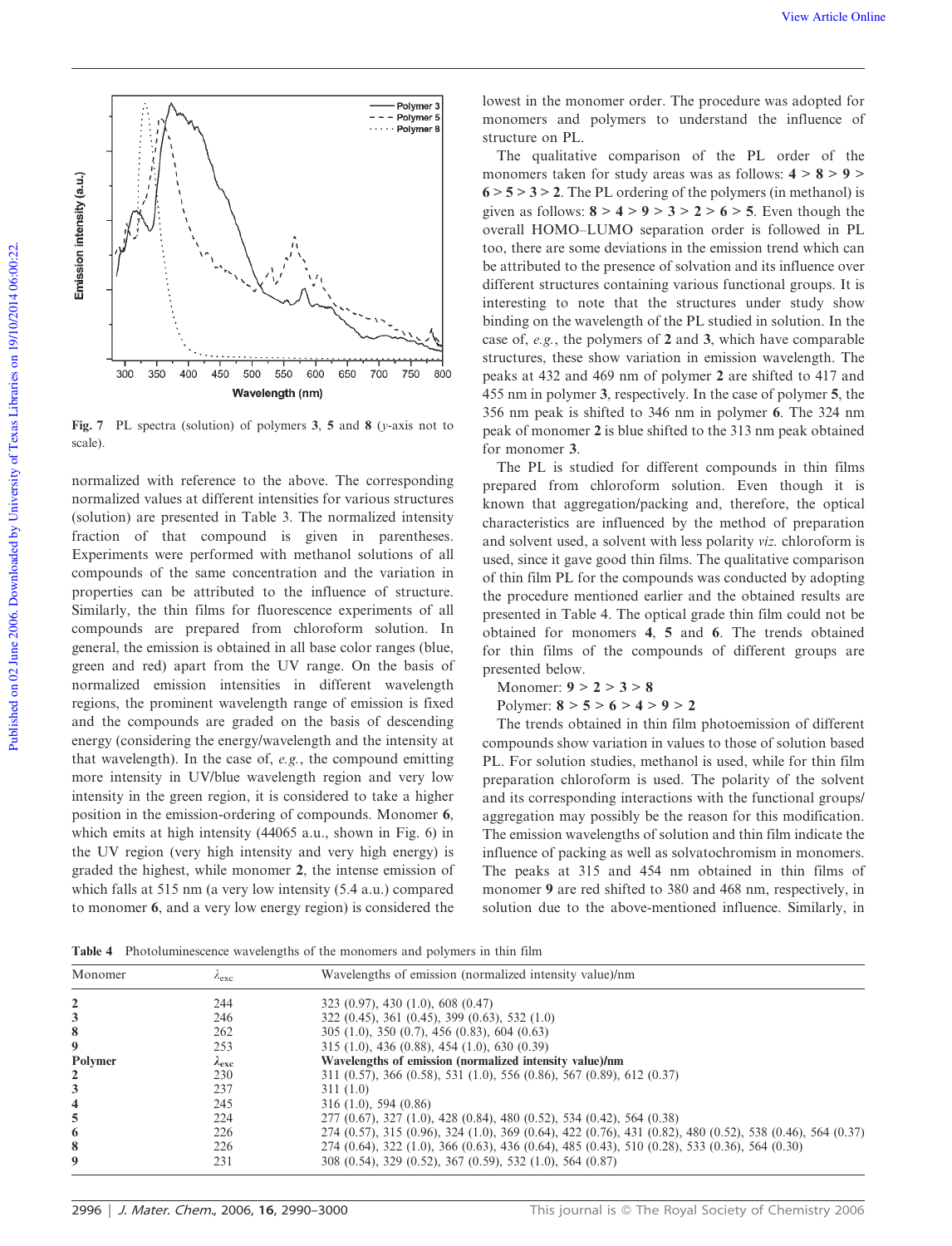Table 5 Total intensity of electroluminescence data obtained for various polymers

| Compound | Intensity of emission | Threshold voltage/V |  |
|----------|-----------------------|---------------------|--|
|          | 3040                  | 2.9                 |  |
|          | 4270                  | 3.1                 |  |
|          | 2860                  | 4.1                 |  |
|          | 3720                  | 3.3                 |  |
| 6        | 2350                  | 3.3                 |  |
| 8        | 1900                  | 3.2                 |  |
| q        | 4515                  | 3.1                 |  |

monomer 2, even though the wavelength of emission obtained in the UV region is not shifted, the 430 nm peak (thin film) is blue shifted to 411 nm.

## Electroluminescence (EL)

In the present study, the electro-emission of single layer LEDs containing thiophene compounds as the emissive layer is critically analyzed, to understand the influence of structure on EL intensity. The values presented in Table 5 represent the highest intensity values obtained between 0–5 V applied voltages in continuous mode. Indium tin oxide (ITO) and aluminium are used as the anode and cathode for all the devices containing different thiophene compounds.

Polymer 9 shows the highest total EL intensity, while 8 shows the lowest value. The total intensity of emission in polymer 3 is also comparably high. The order of total electroluminescence intensity is as follows:

## $9 > 3 > 5 > 2 > 4 > 6 > 8$

The threshold forward bias voltage (the voltage at which the electro-emission starts from zero) for the compounds are also presented in Table 5. Polymer 4 shows the highest forward bias voltage. The diodes prepared with other polymers show a bias around the same threshold voltage (*ca.* 3 V). The highest threshold voltage of polymer 4 can be explained on the basis of the lowest electron affinity and electronegativity (on the basis of theoretical DFT calculations and HOMO–LUMO data) in contrast to other compounds. Even though the obtained intensity is low in compound 3, the total emission intensity tremendously increases with the increase of applied voltage. In polymer 3, the emission intensity continued to increase with the increase of voltage. There is a 9-fold increase at 5.5 V, which increases further to 13 fold at 18 V. The stability of the devices prepared with polymer 3 is high and it continues to give comparable emission intensity even after 10 cycles in air (under unencapsulated conditions).

Many of the other compounds taken for study do not show any characteristic change with increasing voltage. The higher



Fig. 8 Electroluminescence spectra obtained for polymers 2, 8 and 9 (*y*-axis not to scale).

intensity of emission with voltage can be again understood on the basis of high electron affinity and high electronegativity. The overall results suggest that the electron affinity and negativity play a dominant role in enhancing EL intensity (obtained from theoretical calculations). The most widely-used material for electron transporting/hole blocking functionalities is based on the nitrogen-containing five membered heteroaromatic rings which enhance electron affinity.<sup>60</sup> It is interesting to note that the results obtained from electroemission intensity with the thiophene compounds under study (Fig. 1) clearly indicate that substitution of appropriate heteroaromatic groups to the thiophene chain can enhance the EL even with single emissive layer in PLEDs.

Since it is our aim to have all base color emissions with single emissive material, the results obtained from single layer LEDs with different polymers were analyzed using a spectrofluorimeter for wavelengths of EL and their corresponding intensity contribution towards the total emission intensity. The results obtained for various polymers are presented in Table 6. The representative EL obtained for polymers 2, 8 and 9 are shown in Fig. 8 (*y*-axis not to scale). A normalization procedure similar to photoemission (explained earlier) is followed, in order to understand the relation between the wavelength of electro-emission intensity and structure. The electro-emission in the UV range could only be recorded from 320 nm, due to experimental limitations. This also depends on the applied voltage.

Qualitative ordering of polymers on the basis of EL patterns is obtained from the data shown in Table 6, on the basis of wavelength/intensity. The qualitative ordering of the wavelength of electro-emission overlaps with the results of PL. This

Table 6 Electroluminescence wavelengths of polymers

| Wavelengths of emission (normalized intensity value)/nm<br>Polymer |                                                                                                                                                                                                                                                                                                                                                                                                                                                                                                                                                                                                                                                            |  |  |
|--------------------------------------------------------------------|------------------------------------------------------------------------------------------------------------------------------------------------------------------------------------------------------------------------------------------------------------------------------------------------------------------------------------------------------------------------------------------------------------------------------------------------------------------------------------------------------------------------------------------------------------------------------------------------------------------------------------------------------------|--|--|
| $\overline{2}$<br>3<br>$\overline{\mathbf{4}}$<br>6<br>8<br>9      | 415 (0.55), 443 (0.96), 471 (0.94), 489 (1.0), 510 (0.94), 544 (0.91), 574 (0.74)<br>442 (0.84), 479 (1.0), 506 (1.0), 544 (0.79), 578 (0.49)<br>404 (0.44), 436 (0.93), 480 (0.89), 494 (096), 508 (1.0), 527 (0.85), 548 (0.93), 561 (0.76), 584 (0.65), 615 (0.41)<br>396 (0.42), 420 (0.47), 444 (0.76), 468 (0.84), 480 (0.91), 496 (1.0), 544 (1.0), 586 (0.69), 606 (0.36)<br>442 (0.89), 478 (1.0), 508 (0.92), 550 (0.98), 574 (0.67), 588 (0.56), 608 (0.40)<br>406 (0.37), 440 (0.95), 492 (0.97), 508 (0.92), 546 (1.0), 566 (0.8), 582 (0.6), 598 (0.54)<br>436 (0.97), 470 (0.83), 482 (0.87), 496 (0.93), 518 (0.83), 544 (0.97), 550 (1.0) |  |  |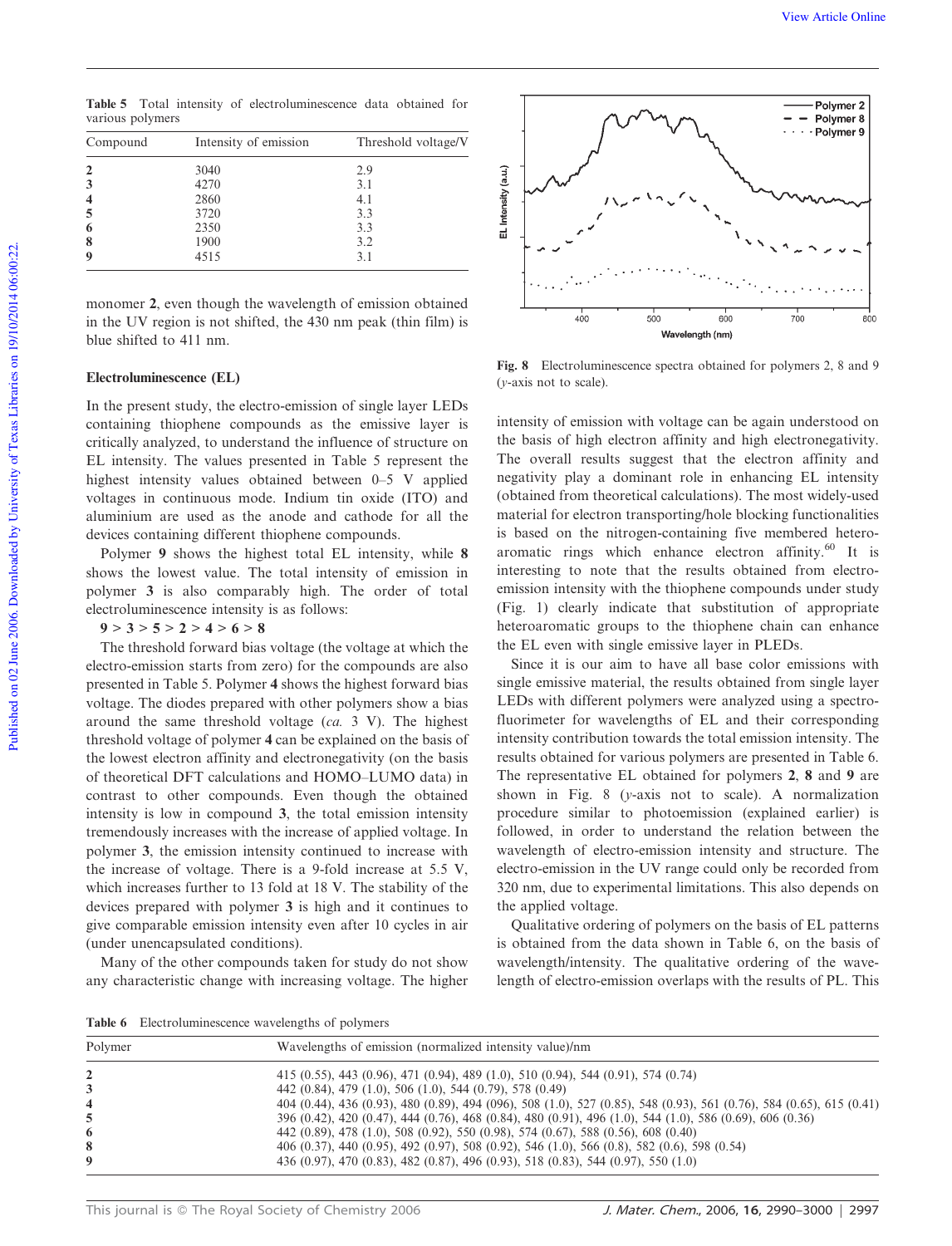suggests that the excited state formation and the emitting species involved in each case may be similar.

In this study, at the applied voltage of 5 V, the EL wavelength was analyzed for all compounds, but the polarity of the compounds varies due to the structural contribution of the functional groups, which change the semiconducting properties and, therefore, the current density. As a result, further studies at constant current density may give a true picture of overlap of PL and EL properties. The electron density of thin films is also influenced by the method of preparation and the solvent used for spin coating, which has to be taken in consideration for further study. The output of electro-emission is also dependent on factors such as charge injection ratios, charge mobility and extra quenching processes due to electrodes and charge carriers. Therefore, within the limited framework of identical conditions, the structures of the emissive layers are correlated with the electroemission intensity and the results show an overlap of structural influence on the enhancement of electro-emission in a single emissive layer containing a self-sustained electron transporting function.

### Summary

The molecular orbital calculations have been performed on oligomers of thiophene-bearing heterocyclic side chains to understand their structure–property relationships. The model compounds have been synthesized and characterized using spectroscopic techniques. Comparison of theoretical HOMO– LUMO separation with the experimentally-obtained absorption edges shows that, in general, the trend in HOMO–LUMO separation is found to be same in both cases. Similar to the HOMO–LUMO separation, the experimental wavelength maxima also correlate well with ZINDO results. The synthesized model polymers were studied for their photoabsorption and PL characteristics. This is useful for understanding the effect of structure on optical characteristics. The polymers were tested for its end-use applications in polymeric light emitting diodes by fabricating single emissive layer PLEDs. The structures of the emissive layers are correlated with the EL intensity and the results show an overlap of structural influence on the enhancement of EL in a single emissive layer containing a self-sustained electron transporting functionality.

#### Experimental

#### Synthesis of monomers 2, 3, 5, 6, 8 and 9

The corresponding amine, dissolved in ethanol was reacted with thiophene-3-carboxaldehyde in the presence of a catalytic amount of acetic acid. The mixture was refluxed for 1–6 h and the resulting solid was filtered and washed with ethanol. The compound was purified by recrystallisation.

**Monomer 2.** IR  $(\text{cm}^{-1})$ : 3100, 2943, 2857, 1605, 1513, 1447, 1412, 1321, 1148, 1074, 867, 834, 764, 692, 613; <sup>1</sup>H NMR (300 MHz, DMSO, ppm): 8.56 (d, 1H), 8.31 (d, 1H), 8.27 (s, 1H), 7.38 (m, 1H) and 7.08 (m, 2H); <sup>13</sup>C NMR (75 MHz, DMSO, ppm): 157, 143.2, 139.5, 127.5, 126.9, 122.5, 122.4 and

107.6. Elemental analysis: calculated: C: 49.50%; H: 3.09%; N: 14.43%, S: 32.98%, experimental: C: 48.10%; H: 3.01; N: 15.03; S: 34.86%.

**Monomer 3.** IR  $(cm^{-1})$ : 3099, 2948, 2915, 1604, 1519, 1413, 1376, 1319, 1147, 957, 867, 837, 787, 756, 693, 638; <sup>1</sup>H NMR (300 MHz, CDCl3, ppm): 9.92 (s, 1H), 8.81 (s, 1H), 8.08 (s, 1H), 7.35 (m, 1H), 7.18 (m, 2H) and 3.86 (s, 2H); <sup>13</sup>C NMR (75 MHz, CDCl3, ppm): 165, 157, 143.8, 143.4, 133, 127.7, 126, 123.7, 122.1, and 36. Elemental analysis: calculated: C: 25.39%; H: 3.17%; N: 11.11%, S: 25.39%, O: 12.69% experimental: C: 47.50%; H: 3.09%; N: 12.13%; S: 27.10%.

**Monomer 5.** IR  $(cm^{-1})$ : 3096, 3062, 2949, 2847, 1602, 1538, 1446, 1412, 1309, 1261, 1218, 1162, 1101, 1016, 936, 884, 840, 789, 749, 691,623, 577, 473 and 430; <sup>1</sup>H NMR (300 MHz, DMSO, ppm): 9.14 (s, 1H), {[7.84 (d), 7.76 (s), 7.61 (d), 7.39 (m), 7.18 (t)], 7H}. <sup>13</sup>C NMR (75 MHz, DMSO, ppm): 164.60, 161.07, 152.11, 141.08, 130.61, 128.48, 126.67, 125.52, 122.87, 121.29, 120.95, and 118.52. Elemental analysis: calculated: C: 59.01%; H: 3.27%; N: 11.48%; S: 26.22%, experimental: C: 57.04%; H: 3.21%; N: 12.07%; S: 27.72%.

**Monomer 6.** IR  $(cm^{-1})$ : 3083, 2973, 2923, 2857, 1604, 1519, 1449, 1390, 1333, 1261, 1221, 1121, 1051, 943, 905, 869, 821, 795, 710, 681, 645, 586 and 526; <sup>1</sup>H NMR (300 MHz, CDCl<sub>3</sub>, ppm): 8.91 (s, 1H), {[7.96 (s), 7.82 (d), 7.72 (d)], 3H}, {[7.36 (t), 7.21 (d), 7.03 (dd)], 3H $\}$ , 4.03 (q, 2H), 1.42 (t, 3H); <sup>13</sup>C NMR (75 MHz, CDCl3, ppm): 169.14, 158.32, 156.83, 145.80, 139.42, 135.51, 133.77, 126.97, 126.10, 123.45, 115.84, 104.91, 63.89, and 14.65. Elemental analysis: calculated: C: 58.33%; H: 4.17%; N: 9.72%; S: 22.22%; O: 5.55% experimental: C: 56.80%; H: 3.90%; N: 10.78%; S: 23.45%.

**Monomer 8.** IR  $(cm^{-1})$ : 3098, 1611, 1556, 1497, 1403, 1295, 1262, 886, 836, 773, 743, 615; <sup>1</sup>H NMR (300 MHz, DMSO, ppm): 8.57 (s, 1H), 8.30 (s, 1H), 7.39 (m, 1H), 7.16 (m, 2H); <sup>13</sup>C NMR (75 MHz, DMSO, ppm): 154.0, 151.7, 138.0, 128.0, 124.5, 122.5, 121.8. Elemental analysis: calculated: C: 43.08%; H: 2.56%; N: 21.53%; S: 32.82%, experimental: C: 43.18%; H: 2.52%; N: 21.40%; S: 32.90%.

**Monomer 9.** IR  $(cm^{-1})$ : 3087, 1607, 1442, 1335, 1198, 1107, 1078, 1022, 945, 892, 848, 783, 665, 609; <sup>1</sup>H NMR (300 MHz, CDCl3, ppm) 8.11 (s, 1H), 7.89 (d, 1H), 7.78 (d, 1H), 7.38 (t, 1H), 7.31 (m, 1H) and 7.22 (m, 2H); <sup>13</sup>C NMR (75 MHz, CDCl3, ppm): 157.6, 155.9, 155, 148, 143.6, 137.6, 131.3, 129.9, 128.9, 125.6 and 122.7. Elemental analysis: calculated: C: 53.88%; H: 2.85%; N: 17.14%; S: 26.12%, experimental: C: 52.80%; H: 2.76%; N: 17.04%; S: 27.40%.

#### Synthesis of monomer 4

3-Bromothiophene (0.01 mol) and magnesium turnings (0.01 mol) were introduced together with dry diethyl ether in a three necked flask fitted with a condenser, a dropping funnel and nitrogen inlet. The entrainer, 1, 2-dibromoethane (0.01 mol) in anhydrous diethyl ether, was then added at icecold temperature for a period of 8 h. After the setting of the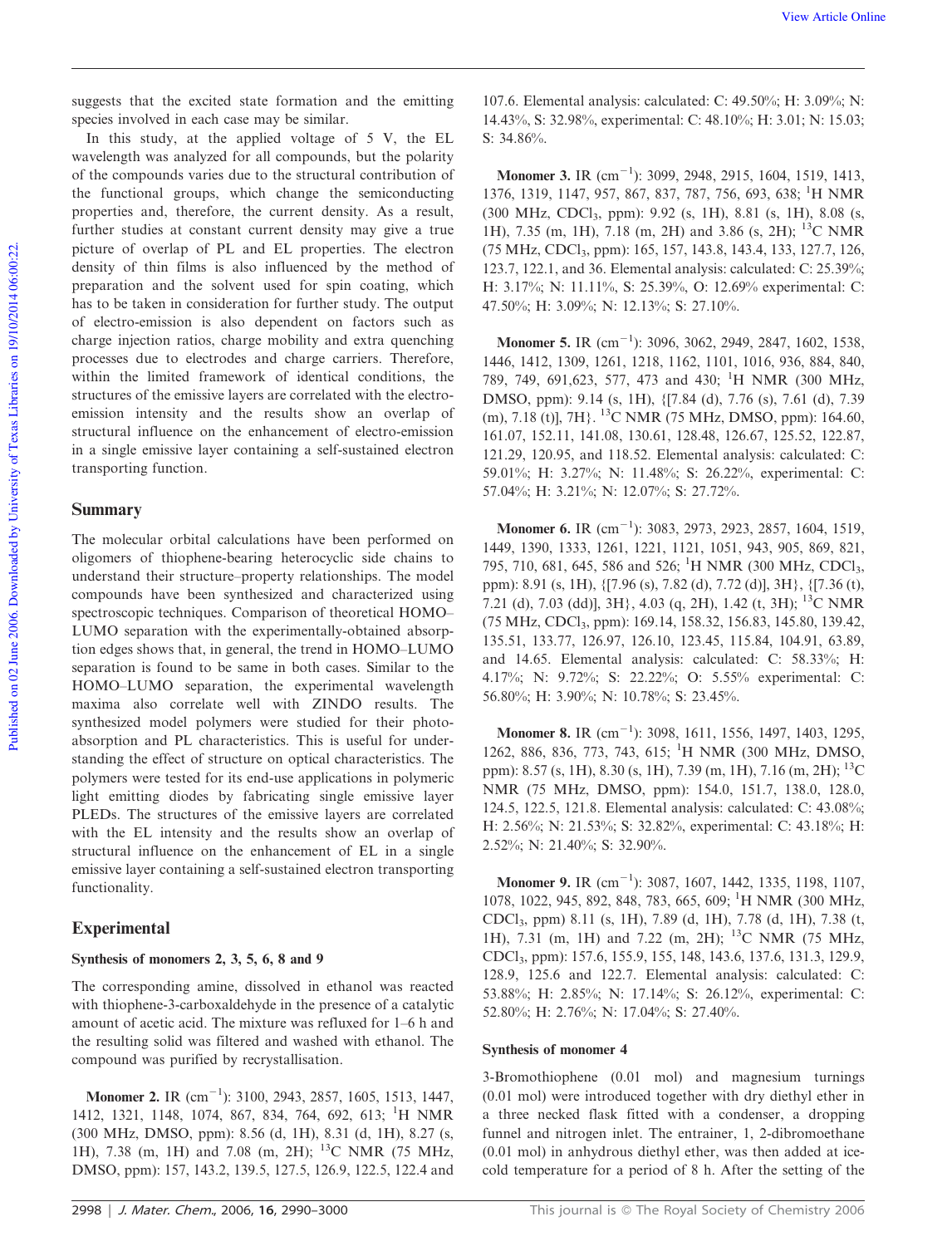reaction, the solution was brought to ambient temperature. The resulting Grignard compound was transferred to a second dropping funnel fitted to a second three necked flask containing 2-chlorobenzothiazole (0.01 mol) and 1,3- bis(diphenylphosphinopropane)nickel(II) chloride (Nidppp) in anhydrous diethyl ether. The Grignard compound was added dropwise at  $0 °C$  and the resulting adduct was allowed to warm up to ambient temperature and stirred for 1 h. The contents were refluxed for 24 h. The obtained mixture was neutralized with very dilute aqueous hydrochloric acid. The organic layer was washed with water, dried and concentrated. The crude product was purified on a silica gel column using petroleum ether (boiling range  $60-80$  °C) as the eluent.

IR (cm<sup>-1</sup>): 3087, 3057, 1588, 1539, 1477, 1432, 1398, 1373, 1312, 1240, 1184, 1123, 1074, 993, 943, 893, 870, 838, 786, 765, 730, 689, 653, 588 and 436; <sup>1</sup>H NMR (300 MHz, CDCl<sub>3</sub>, ppm): 8.02 (t,2H); 7.85 (d,1H); 7.69 (d,1H); 7.39 (m,3H); <sup>13</sup>C NMR (75 MHz, CDCl<sup>3</sup> , ppm): 162.6; 153.8; 135.9; 134.6; 126.8; 126.5; 126.2; 126.0; 125.0; 123.0; 121.5. Elemental analysis: calculated: C: 60.82%; H: 3.23%; N: 6.45%; S: 29.49%, experimental: C: 60.20%; H: 3.13%; N: 8.68%; S: 28.99%.

#### Electrochemical polymerization

The electrochemical polymerization of Schiff's bases was carried out in acetonitrile containing tetrabutylammonium hexafluorophosphate (TBAPF $_6$ ) as the electrolyte. The current density for the polymerization reaction was  $1.43 \text{ mA cm}^{-2}$  and the reaction was performed for 4 h with this current density. Then dedoping of the formed polymers was carried out for 30 min by reversing the polarity. The time of reaction and dedoping were fixed on the basis of the applied current. The above general procedure was adopted for the synthesis of all polymers.

Absorption spectra of the samples (both in methanol solution and in thin films) were recorded using Cary UV-50- Bio UV-Visible spectrophotometer. The photoemission spectrum of the sample was studied using a Cary Eclipse fluorescence spectrophotometer. Thin films for the study were prepared by coating the sample solution over quartz plates using spin coating technique coated at 3000 rpm.

Fabrication and analysis of LEDs. Light emitting diodes were fabricated by spin coating the emissive polymer layer over the indium tin oxide (ITO) coated (100-nm thickness) glass plates. The thin film was formed by spin coating the chloroform solution of the polymer at 3000 rpm. Aluminium was coated over the electro-emissive polymer layer using an E306 Edwards coating unit. Aluminium serves as the cathode and ITO acts as the anode in the diode. The total emission intensity of the LEDs was tested as a function of voltage using a luminometer (Nucleonix) containing a photomultiplier tube housing with drawer assembly type PT 168. The LEDs were tested under continuous application of voltage, and the forward bias threshold voltage and total intensity of the emission were obtained. The wavelength of electro-emission was studied using the Cary Eclipse fluorescence spectrophotometer. The LEDs were kept in the solid sample holder in such a way that the ITO side faced the analyzer. Voltage was applied to the

diode and the emission wavelength was recorded using a spectrofluorimeter.

#### Theoretical methodology

The Cerius<sup>2</sup> package from Accelrys was used for generating the initial geometries and the Gaussian 98 program $^{61}$  was used for semi-empirical AM1 and density functional calculations (B3LYP/6-31 G\*). The geometries of the oligomers were optimized using a semi-empirical AM1 Hamiltonian. Then, DFT (B3LYP/6-31 G\*) single point calculations were made for geometries optimized from AM1 calculation. For comparison, the parent thiophene oligomers (T) were also optimized.

These molecular orbital calculations were performed to estimate the HOMO–LUMO separation (EG) and this was calculated by taking the difference between the highest occupied molecular orbital (HOMO) and the lowest unoccupied molecular orbital (LUMO). HOMO–LUMO separation of the polymer is obtained from the HOMO– LUMO separation data of the oligomers by extrapolating to infinite chain length, using an oligomeric approach.<sup>55</sup> The geometry characterizations were extended to measure the torsion angles between the adjacent thiophene rings and other substituents in the side chain.

Photoabsorption maxima of  $\pi$  -conjugated organic molecules can be predicted by ZINDO, which is parameterized explicitly for predicting excitation energies $62$ . Hence, semiempirical ZINDO calculations were performed for AM1 optimized geometries. Due to the limitations of the ZINDO method, structures with a larger size (*i.e.*, a greater number of atoms) of some of trimer and tetramer structures were not possible.<sup>22</sup> Absorption maxima of the polymer were obtained by plotting the excitation energy of monomers, dimers, trimers and tetramers *versus* the inverse chain length in a similar way to the method mentioned above. The first excited state with significant oscillator strength was considered for extrapolation, to find the value for the polymer. However, in some cases more transitions with comparable oscillator strengths were also used for comparison.

#### References

- 1 B. J. Schwartz, *Annu. Rev. Phys. Chem.*, 2003, 54, 141.
- 2 A. Kraft, A. C. Grimsdale and A. B. Holmes, *Angew. Chem., Int. Ed.*, 1998, 37, 402.
- 3 J. Roncali, *Chem. Rev.*, 1997, 97, 173.
- 4 L. Akcelrud, *Prog. Polym. Sci.*, 2003, 28, 875.
- 5 M. Thelakkat and H. W. Schmidt, *Polym. Adv. Technol.*, 1998, 9, 429.
- 6 S. H. Ahn, M. Czae, E. R. Kim, H. Lee, S. Ho Han, J. Noh and M. Hara, *Macromolecules*, 2001, 34, 2522.
- 7 S. H. Ahn, T. K. Ahn, S. H. Han and H. Lee, *Mol. Cryst. Liq. Cryst.*, 2000, 349, 459.
- 8 J. H. Promislow, J. Preston and E. T. Samulski, *Macromolecules*, 1993, 26, 1793.
- 9 J. Belmar, M. Parra, C. Zuniga, C. Perez, C. Munoz, A. Omenat and J. L. Serrano, *Liq. Cryst.*, 1999, 26, 389.
- 10 M. Springborg, *Int. J. Quantum Chem.*, 2000, 77, 843.
- 11 U. Salzner, J. B. Lagowski, P. G. Pickup and R. A. J. Poirier, *J. Comput. Chem.*, 1997, 18, 1943.
- 12 U. Salzner, P. G. Pickup, R. A. Poinier and J. B. Lagowski, *J. Phys. Chem. A*, 1998, 102, 2572.
- 13 M. E. Vaschetto, B. A. Ratamal, A. P. Monkman and M. Springborg, *J. Phys. Chem. A*, 1999, 103, 11096.